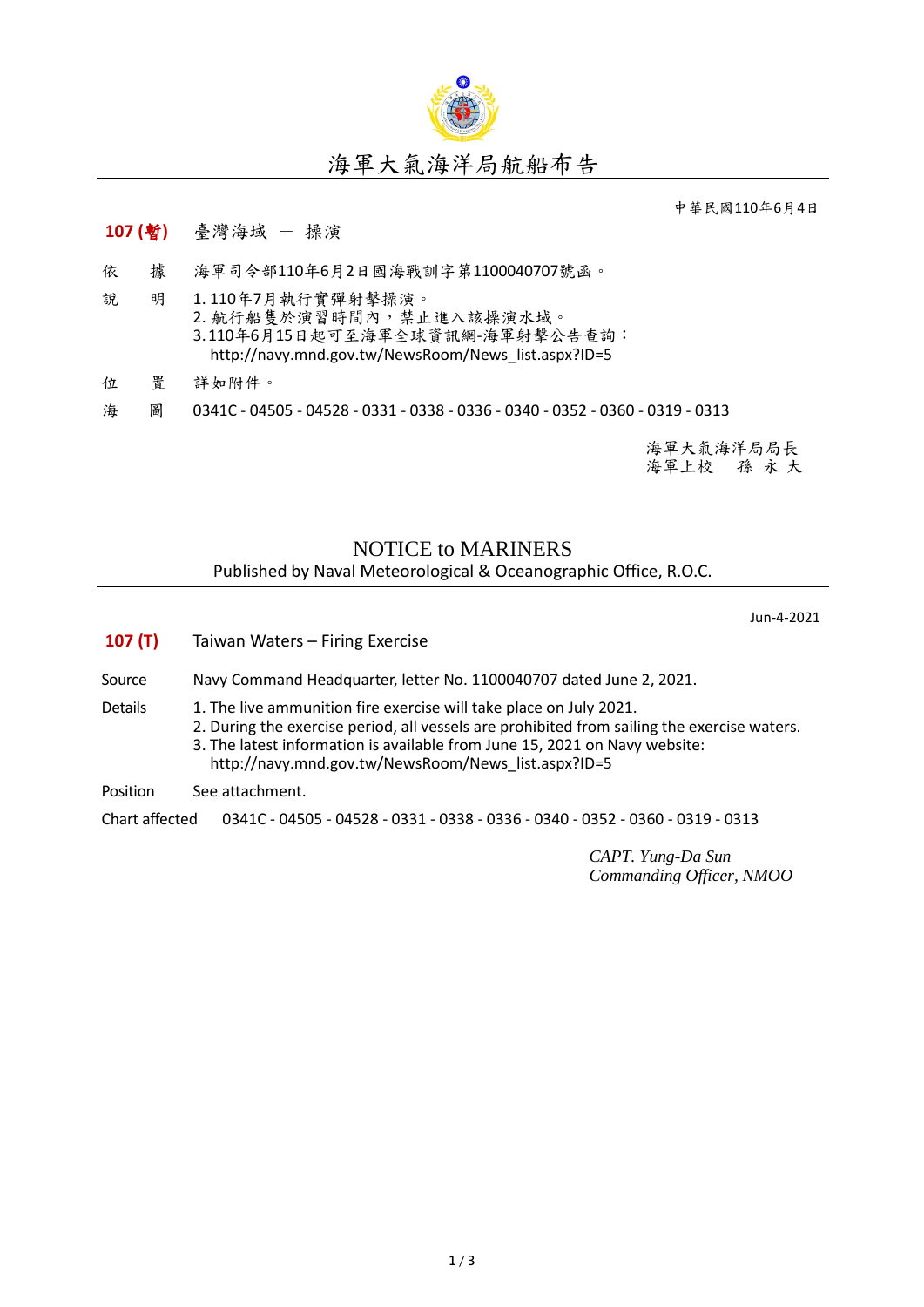附件 Attachment NM 107

| 日期<br>Date |                                                                                                                                       | 起訖時間<br>Time | 點 位 Position<br>(WGS84)                                                                                                                                                                                                                                                                                                                                                                 |
|------------|---------------------------------------------------------------------------------------------------------------------------------------|--------------|-----------------------------------------------------------------------------------------------------------------------------------------------------------------------------------------------------------------------------------------------------------------------------------------------------------------------------------------------------------------------------------------|
| (A)        | 20210701-20210702<br>20210705 - 20210707<br>20210709<br>20210712 - 20210715<br>20210719 - 20210721<br>20210723<br>20210726 - 20210730 | 0700-1700    | ◎海軍實彈射擊操演(Navy Firing Exercise)<br>N 22°54'54.0", E 119°25'29.0"<br>Α<br>$\overline{B}$<br>N 22°54'54.0", E 119°45'29.0"<br>N 22°34'54.0", E 119°45'29.0"<br>С<br>N 22°34'54.0", E 119°25'29.0"<br>D<br>中心點: N22°44'54.0"、E 119°35'29.0"<br>危險區域:中心點半徑15浬所涵蓋之範圍<br>Central point: N 22°44'54.0", E 119°35'29.0"<br>Dangerous area: Central point with a radius of 15<br>nautical miles. |
|            | 20210708<br>20210716<br>20210722                                                                                                      | 0800-1700    |                                                                                                                                                                                                                                                                                                                                                                                         |
| (B)        | 20210701-20210702<br>20210705 - 20210709<br>20210712 - 20210716<br>20210719 - 20210723<br>20210726 - 20210730                         | 0800-1700    | ◎海軍實彈射擊操演(Navy Firing Exercise)<br>N 25°27'54.0", E 122°00'30.0"<br>A<br>N 25°27'54.0", E 122°12'30.0"<br>$\overline{B}$<br>N 25°19'54.0", E 122°12'30.0"<br>C<br>N 25°19'54.0", E 122°00'30.0"<br>D<br>中心點: N 25°23'54.0"、E 122°06'30.0"<br>危險區域:中心點半徑7浬所涵蓋之範圍<br>Central point: N 25°23'54.0", E 122°06'30.0"<br>Dangerous area: Central point with a radius of 7<br>nautical miles.  |
| (C)        | 20210701-20210731                                                                                                                     | 0000-2359    | ◎海軍實彈射擊操演(Navy Firing Exercise)<br>N 22°42'54.0", E 120°05'29.0"<br>Α<br>N 22°42'54.0", E 120°15'29.0"<br>В<br>N 22°38'54.0", E 120°16'29.0"<br>C<br>中心點: N22°42'00.0"、E 120°12'00.0"<br>危險區域:中心點半徑5浬所涵蓋之範圍<br>Central point: N 22°42'00.0", E 120°12'00.0"<br>Dangerous area: Central point with a radius of 5<br>nautical miles.                                                      |